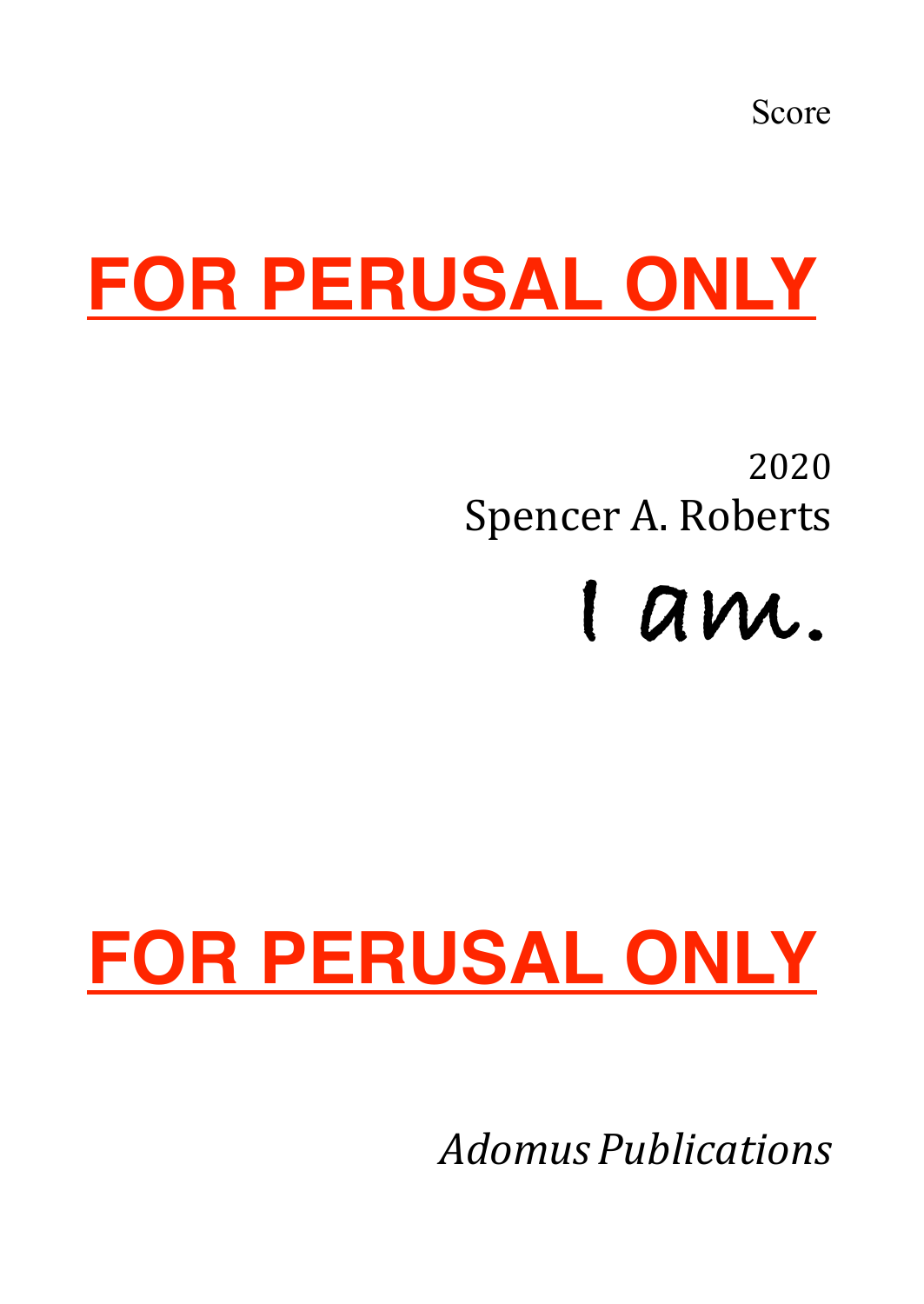#### *Performance Notes*

The form of this piece is centered around the sum of its parts. There are three distinct styles of text: italicized words, bolded words, and underlined words. The first vocal part (Voice 1) is the first to perform from the text and reads only the italicized words within the poem. The second vocal part (Voice 2) is the second to perform from the text and reads only the bolded words within the poem. After both vocal parts have performed their particular sections, both vocal parts are to read their designated text styles as well as the underlined words intermediating and/or succeeding their parts in order from the beginning to the end of the full text. Grammar should still be observed however the flow of the wording is up to the unique individual taste of each performer. As each vocal part performs their portion of the text, an ensemble of tuned wine glasses to specific pitches (to be defined later) should be employed to set the atmosphere for the text, beginning just before and sustaining throughout the duration of the speech for each section.

Each "section" is denoted by the style of text that is displayed in the score. There are three sections in the music, marked solely by the visual appearance of the text within each section. "Section 1" is first and is to be performed by reading only the italicized words from the full text from the beginning to the end. Then comes "Section 2", which is to be performed by only reading the bolded words from the full text from the beginning to the end. Last is "Section 3", which is to be performed by both voices in tandem; Voice 1 is to read the italicized words and Voice 2 is to read the bolded words in accordance with their respective duties from the previous two sections, while also reading the underlined words intermediating and/or succeeding their parts. During this third and final section, the full text is to be read in order from top to bottom with each vocal part contributing during its specific moments in real time.

During "Section 1", while Voice 1 is to read only the italicized words within the full text, performers playing wine glasses tuned to specified pitches (Ab5, B5, C6, E6) are to simultaneously play their pitches in the background, setting the aural mood for section 1. The wine glasses should begin sounding approximately five seconds prior to the beginning of the speech for this section, and end sounding approximately five seconds after the completion of the speech for this section.

During "Section 2", while Voice 2 is to read only the bolded words within the full text, performers playing wine glasses tuned to specified pitches (D5, Eb5, F#5, G5) are to simultaneously play their pitches in the background, setting the aural mood for section 2. The wine glasses should begin sounding approximately five seconds prior to the beginning of the speech for this section, and end sounding approximately five seconds after the completion of the speech for this section.

During "Section 3", both Voice 1 and Voice 2 are to read their designated parts within the full text, in order, from the beginning to the end. Additionally, both voice parts are to read all underlined words when they appear in context. All wine glass performers are to play their wine glasses in the background simultaneously, setting the aural mood for section 3. The wine glasses should begin sounding approximately five seconds prior to the beginning of the speech for this section, and end sounding approximately five seconds after the completion of the speech for this section.

When playing the wine glass, press down on the base of the wine glass with one hand, wet the index or middle finger of the other hand with liquid from the glass and rub around the rim of the glass for a sustained pitch. If the rubbing finger becomes dry and the sound dissipates, rewet that finger and continue the pitch.

Each voice part should be read by two voices that are fundamentally different in timbre and pitch; Voice 1 should be of Caucasian decent, whereas Voice 2 should be of African or African American decent. Dress for performance should reflect the tone of the text specific to each voice part; in line with this parameter, specific attire is at the discretion of each performer.

# **FOR PERUSAL ONLY**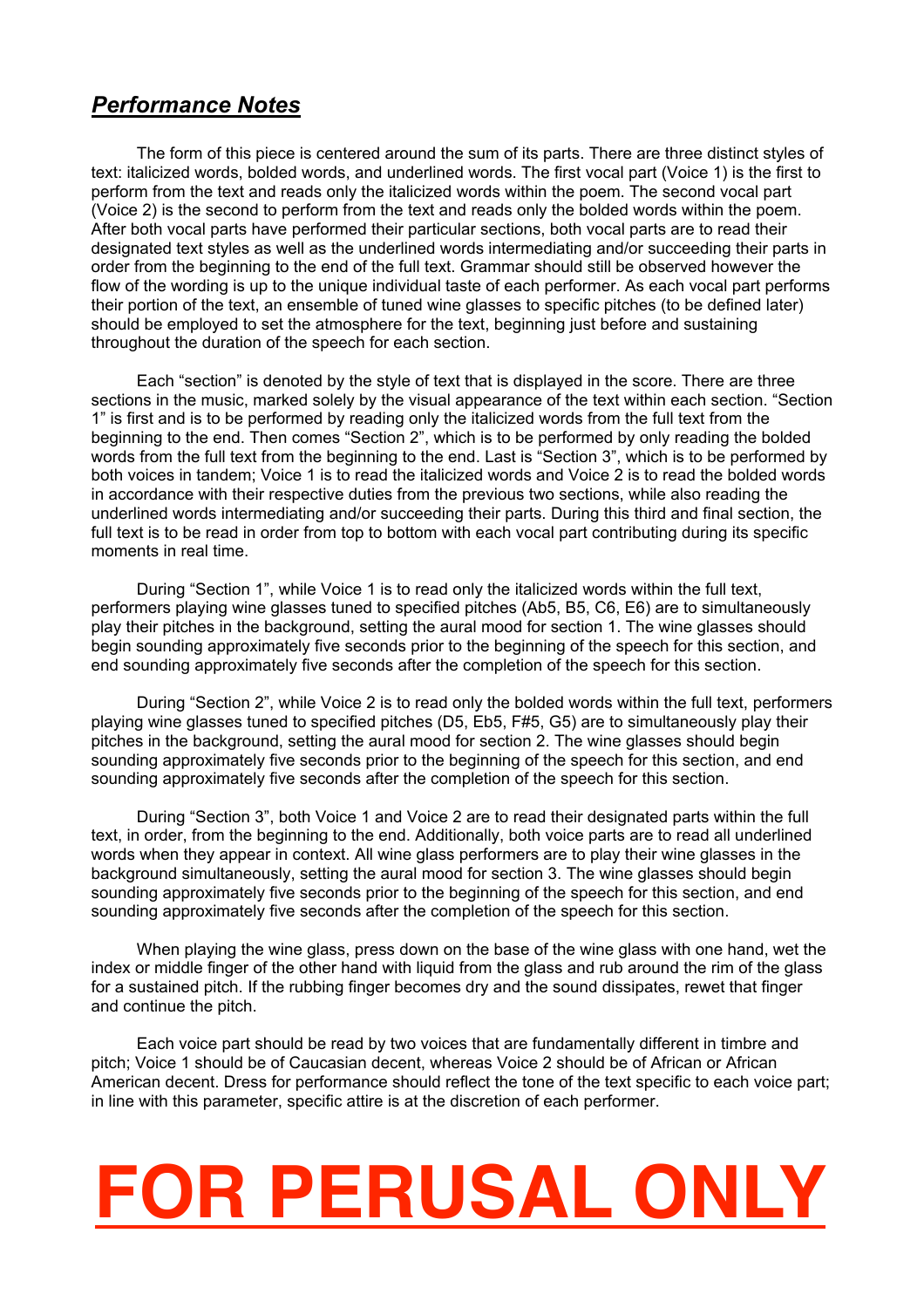# **FOR PERUSAL ONLY**

## 2020 Spencer A. Roberts



# **FOR PERUSAL ONLY**

## *Adomus Publications*

*https://www.adomuspublications.com adomuspublications@gmail.com*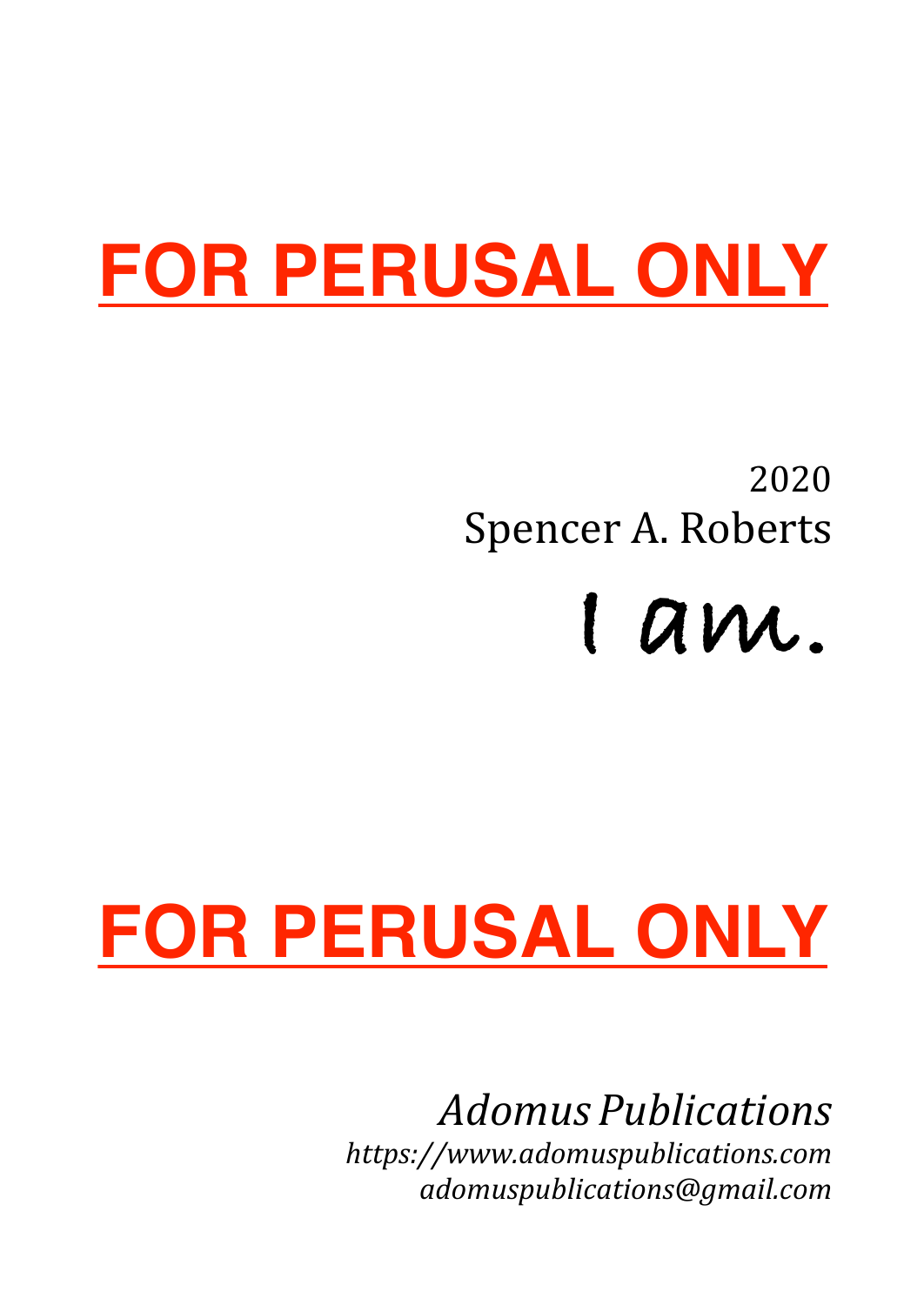## *I am.*

*Today, I am* **Black.**

*I contribute to a society* that **imprisons** us,

#### **devalues** us, **hates** us. *It's amazing* how visceral human emotion c **SAL ONLY**

*a manifestation of a desire for good* and a desire for destruction.

**The perfect storm.**

And in spite of *my best effort* **evilremainstriumphant,** laughing in my face;

**me, a grown man,**

made to look **weak,** *my ego whispering sweet nothings to me* working in tandem **with this demon.**

*Today, I am* **White.**

White with **fear,** as *I watch* my **kin** being **discarded** *like a faulty appliance,* like a plastic **bottle** *destined* to **decompose** slowly, *all the while* **remembering what used to be. Fear is like a vampire sucking the hope** out of *my dreams* **feasting on my insecurities** and *my shortcomings, leaving me* but a **husk-less shell** *of my former self. Now,* **I am just "white."**

### No **now I am Green.** Green like the **Earth FRUSAL ONLY**

But **filled with deceit and envy.** *I want* **what I don't have,** *need* **what I can't have and admire everything that they have.** In what *reality* **is forgiveness earned**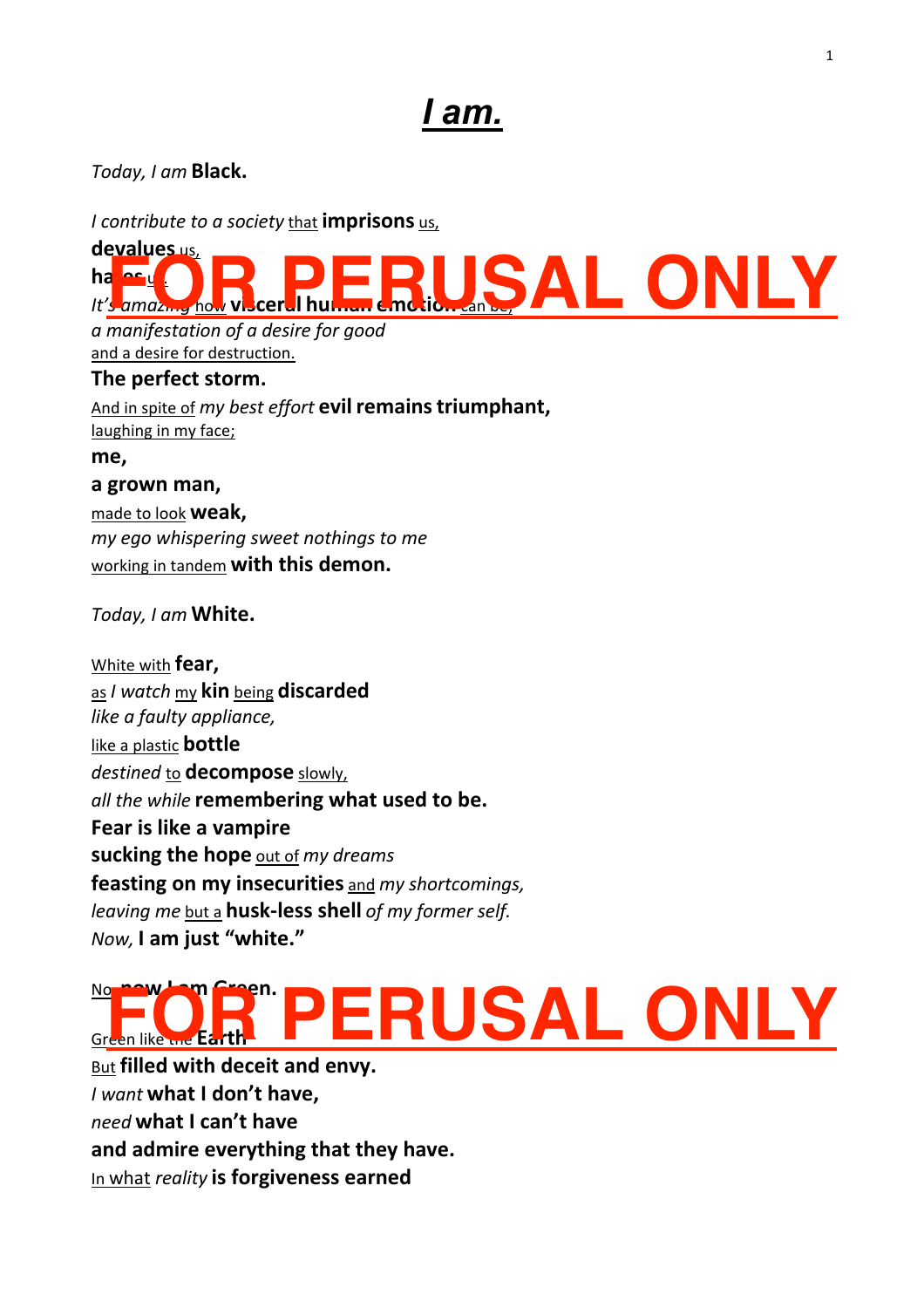**when summoned by greed? How can we accept so much** of this? **This is my least favorite version of myself.** "Mr. Green," the "Mean Green," **coming for your hopes and dreams** *so that mine can flourish* at you expense. Today, **I am Red. PERUSAL ONLY** 

With rage, **I seek vengeance for my soul.** *Look what you have done,* **What you have created! My destiny is***to embody* **these horrible truths.** Now **I look around** me **and see nothing** but red A *potent,***scarlet red Illuminating my thoughts,** *actions, experiences,* An **all-encompassing, relentless, viscous, unbearable, red.** And yet, isn't this **the nature of our kind,** walking around with **blood in our veins that is as red as our minds?** Maybe **we are what we are; parasites, predators,** the true **scum of the Earth.** This green, green Earth.

**realizing** that *your idea* of **the world is false.** It eav sataste in yo<mark>ur pull in that never quite dissipat</mark>es.<br>
<u>Move destate me uning of life is but in your directions</u> M ybe *the true meaning* of **life is but four colors; not an equation or an algorithm, not a higher purpose, not even existing** for *the sake of existence.* Just **four distinct colors.**

*I guess*if **I want to find peace**

**I am the real lunatic.**

**It's funny** how *that works,*

*I am* **Black.** *I am* **White.**